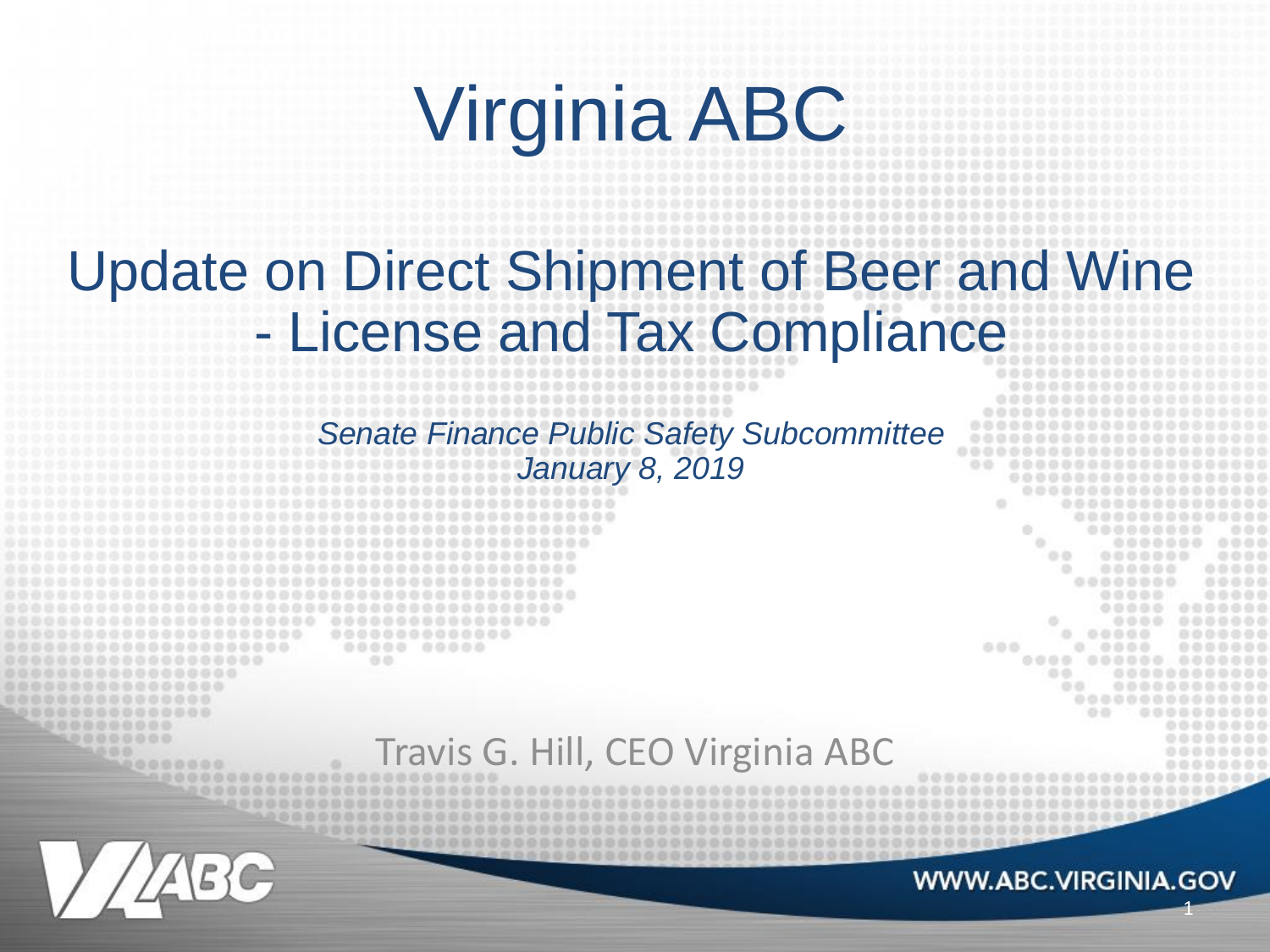## **Direct Shipping in U.S.**

- Direct Shipping shipment of beer or wine directly to consumer by, or on behalf of, a winery, brewery or retailer.
- 45 States and D.C. allow some form of Direct Shipment.\*
- In 2017, 10% of domestic Off-Premise Sales for wine was direct to consumer (\$2.7B); annual growth at 15.5%.\*
- Rapid growth creates challenges.
	- Jurisdictional issues location of sale, out of state licensees.
	- Regulatory constraints large volume of information, proper use of personnel, capability for private sector compliance.

*\*Information obtained from the 2018 Direct to Consumer Wine Shipping Report (shipcompliant.com/dtcreport18)*



**WWW.ABC.VIRGINIA.GOV** 

2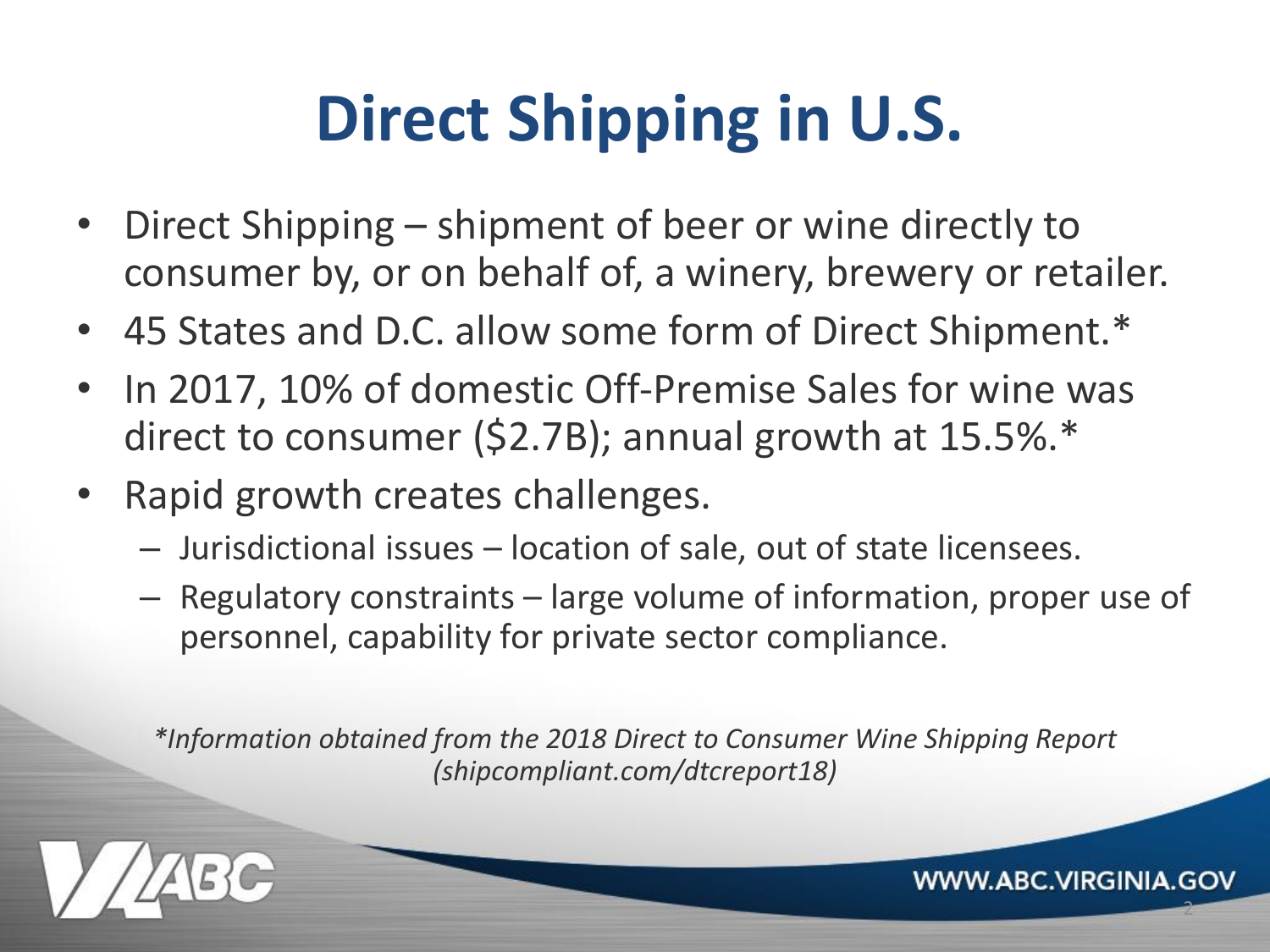## **Direct Shipping in Virginia**

- Authority for Beer and Wine  $\S4.1$ -209.1 and 3 VAC 5-70-220.
- No more than 2 cases of either wine or beer per month.

– Case = 9L of wine or 288 ounces of beer.

- Personal consumption not for resale.
- Wineries, Breweries or Retailers may obtain the license \$230 license fee.
- Shippers may only use common carriers approved by Virginia ABC FedEx and UPS.
- Common carriers submit reports to Virginia ABC.
- Regulations require common carrier to include the shipper's license number on the package.
- Virginia is in top 10 of direct to consumer shipping states for wine \$67.4M in 2017.\*

*\*Information obtained from the 2018 Direct to Consumer Wine Shipping Report (shipcompliant.com/dtcreport18)*

3

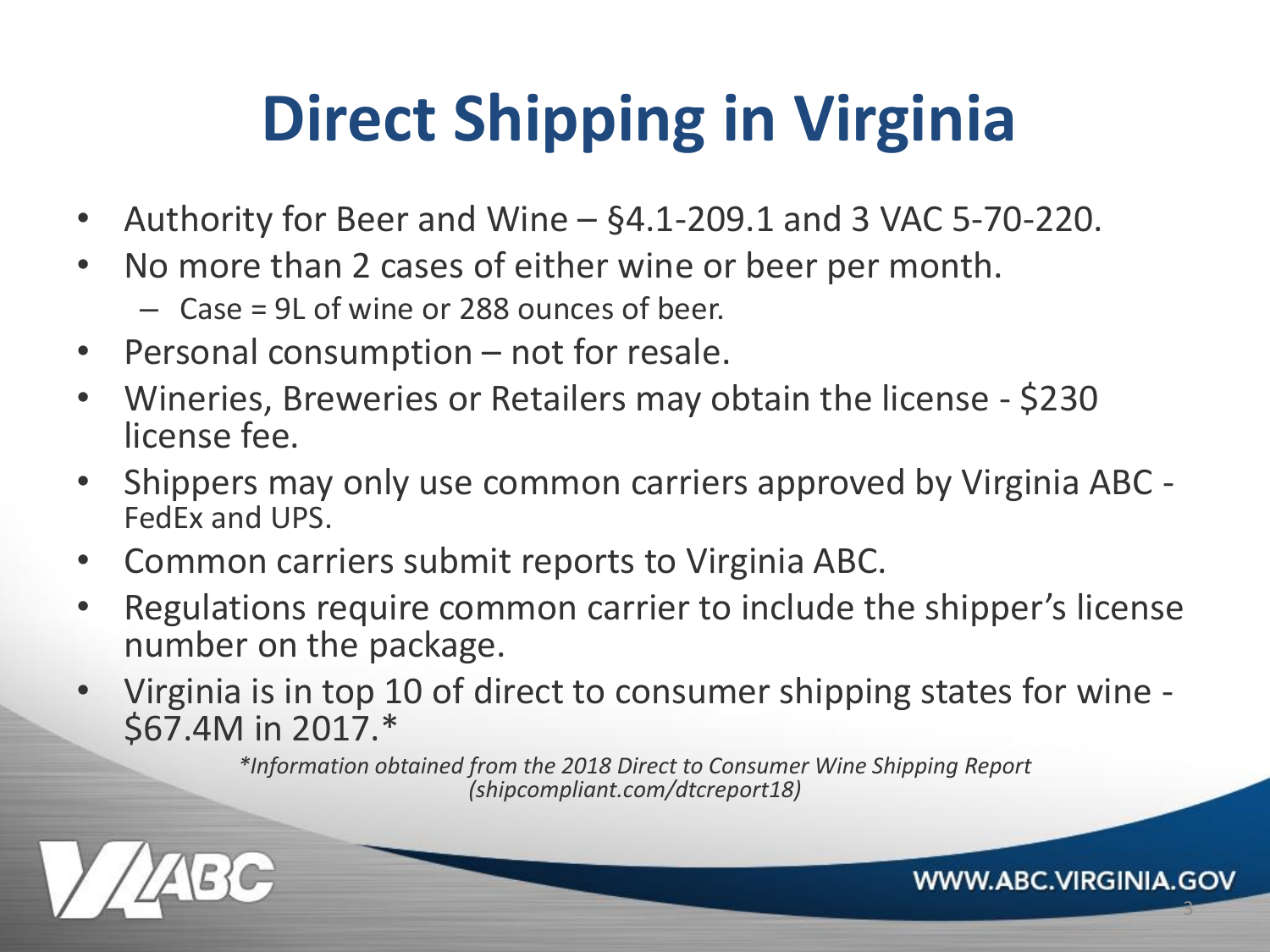## **Direct Shipping in Virginia**

- Direct Shipper Report (monthly):
	- Whether any shipments made;
	- Number of containers shipped;
	- Volume of each container shipped;
	- Brand of each container shipped;
	- Names and addresses of recipients;
	- Price charged.
- Common Carrier Report (quarterly):
	- Whether any shipments delivered;
	- Dates of delivery;
	- Names and address of shippers and recipients for each delivery.

4

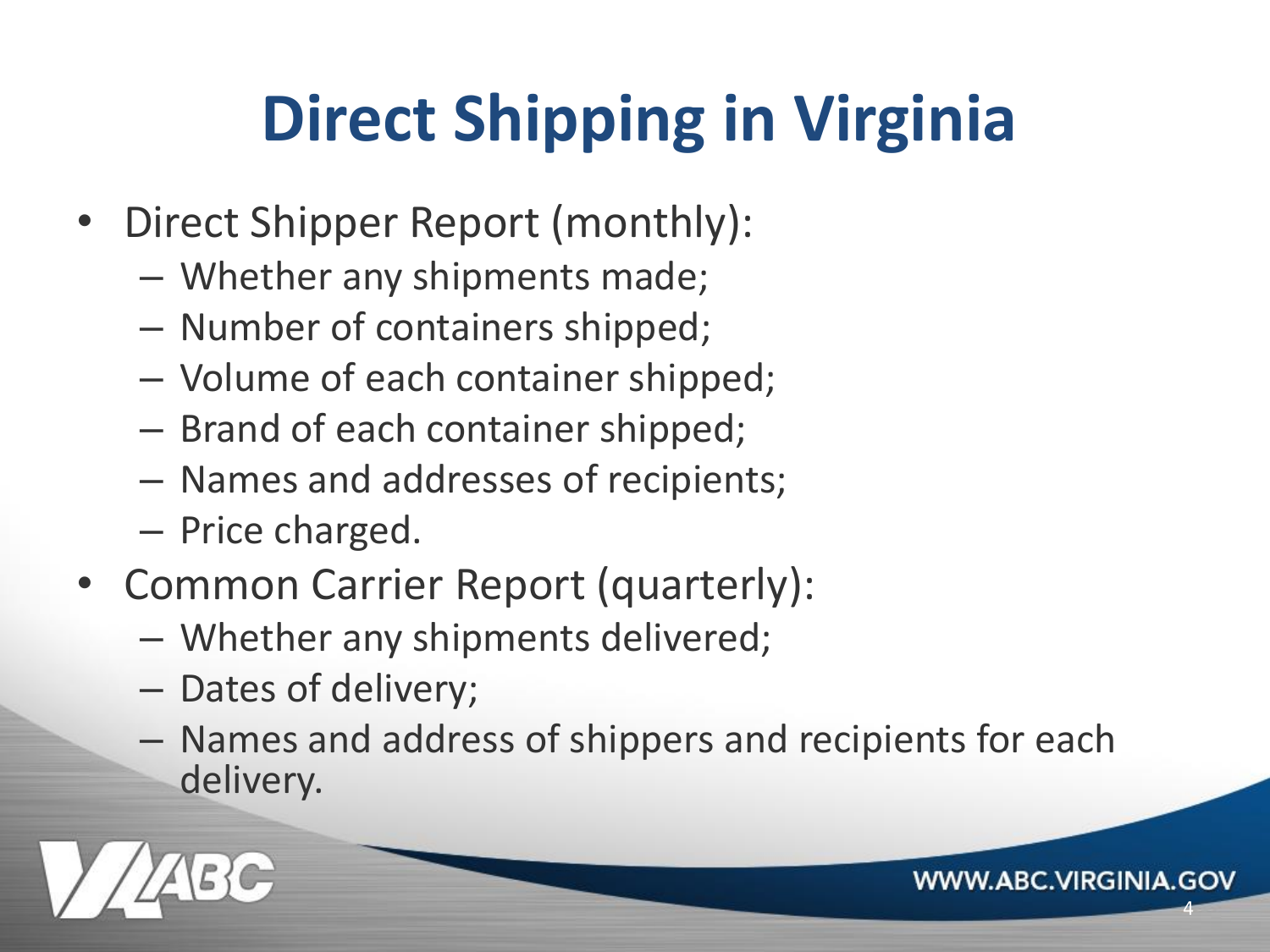## **Issues Facing Virginia**

5

- Unlicensed Shippers
- Over-shipment
- Reporting
- Illegal Transportation/Delivery/Receipt

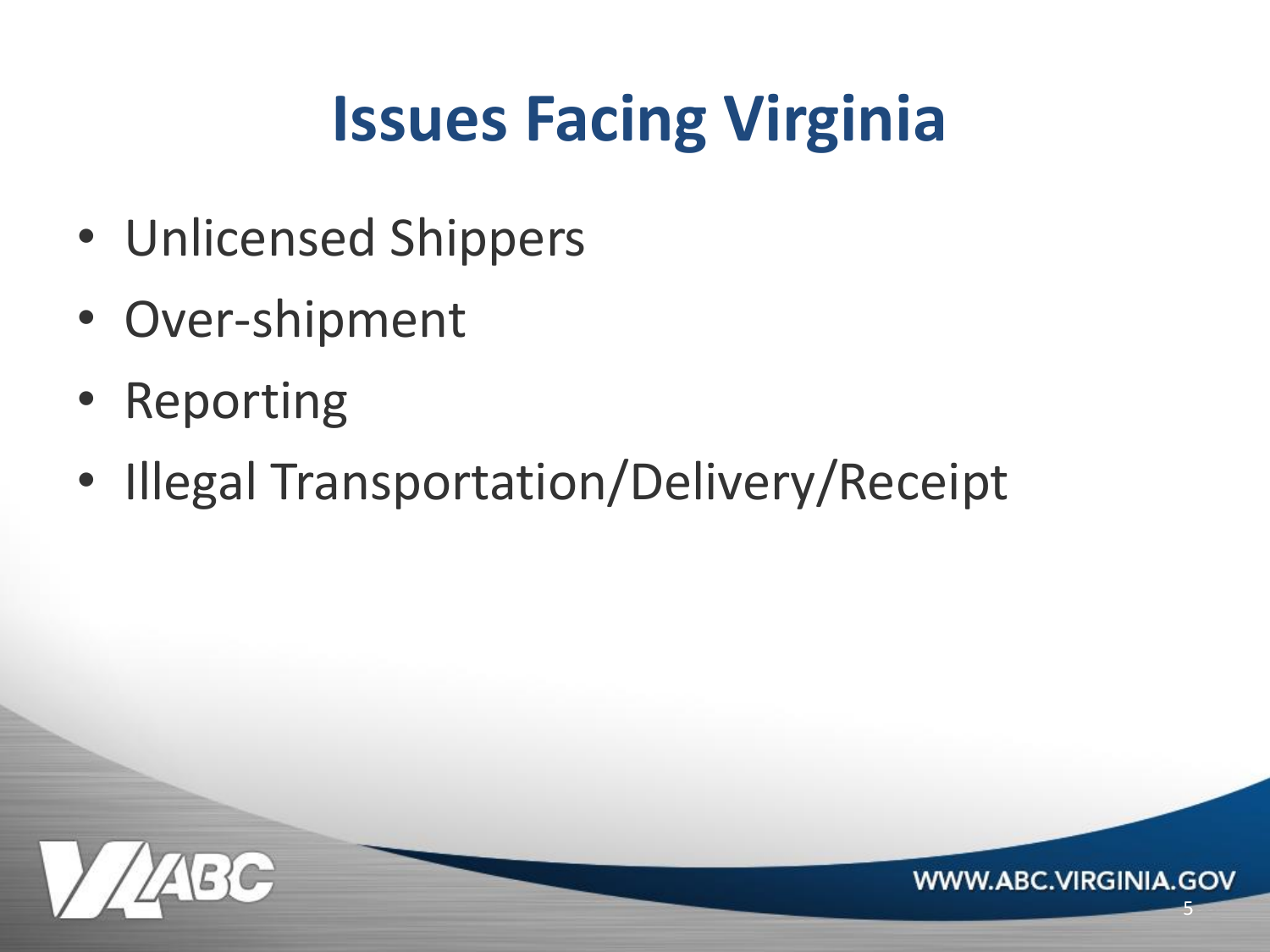# Virginia ABC Response

- In late 2017, Virginia ABC initiated effort to examine direct shipping in response to concerns expressed at state and national levels.
- Efforts include discussions with alcohol enforcement agencies across the country, members of NABCA and NLLEA, and industry stakeholders who expressed concern to Virginia ABC.

6

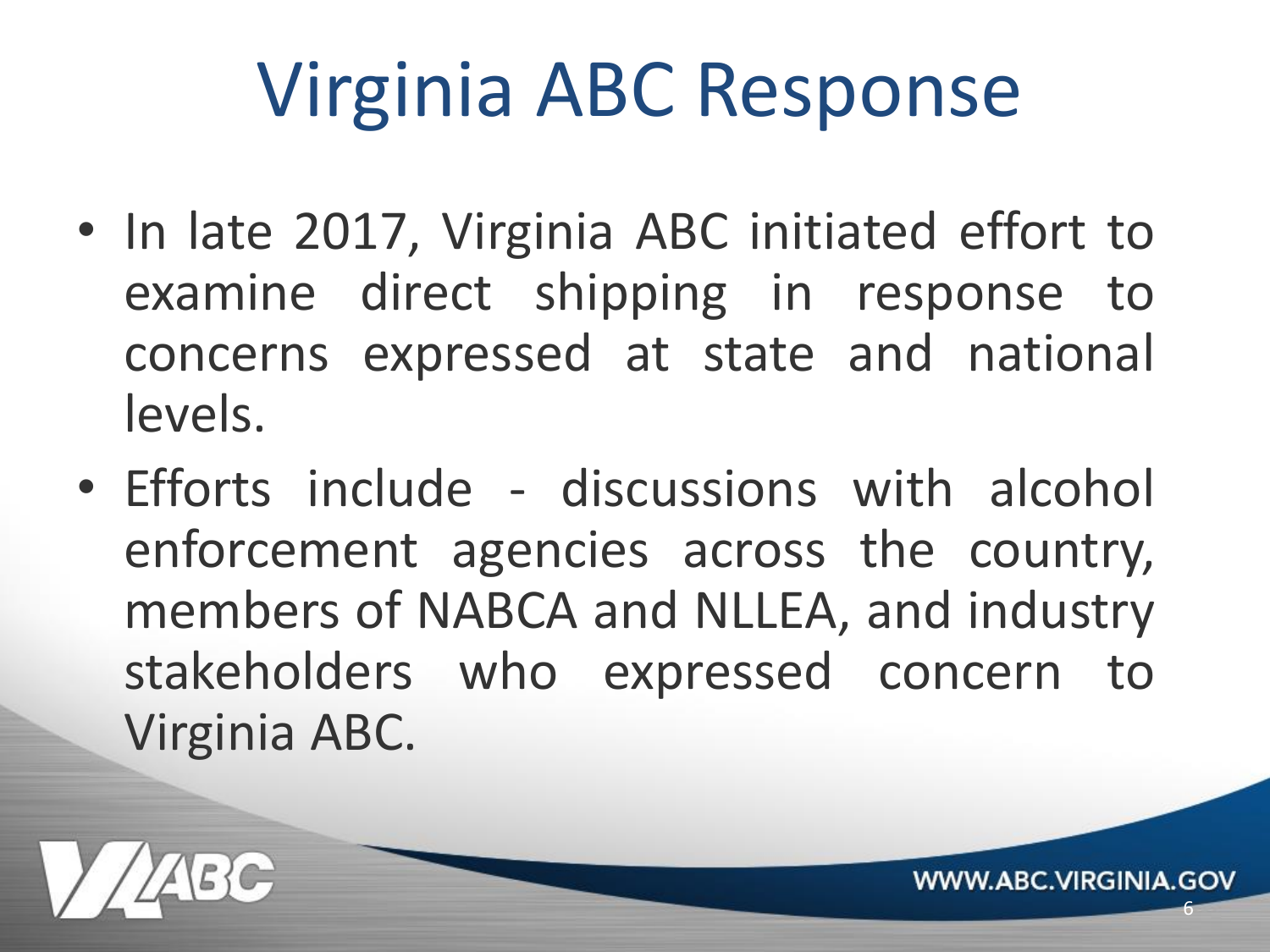## Enforcement Approach

- Phase 1 Research and Plan Development (Late November 2017- March 2018)
	- Analysis of Common Carrier Reports shows a multitude of violations.
	- Reviewed report process, identifying areas for improvement.
	- Evaluated the resource needs and identified additional resources needed.
		- Virginia ABC receives 3 common carrier reports each month and 120 employee hours are needed to analyze the 3 reports.

7

- Phase 2 Initial Implementation (March 2018- Present)
	- Met with Common Carriers (FedEx and UPS).
	- Assigned personnel fulltime including: 1 Senior Special Agent and 1 Auditor. Partial assignments including: 1 Administrative Technician, 1 License Technician, 1 Auditor and Authority Leadership. (Approx. Total Allocation 3 Full Time Employees).
	- Began contact with Unlicensed Shippers (By Letter, Email, and Telephone).
	- Supplied access to application and encouraged voluntary compliance.
	- Provided Common Carriers with List of Unlicensed Shippers.
	- Conducted Additional Parallel Investigations around certain Direct Shippers.
	- Began Identifying Potential Loss of Excise Taxes.
- Phase 3 Evaluate Initial Efforts and Continue Enforcement Efforts(Spring 2019- TBD).

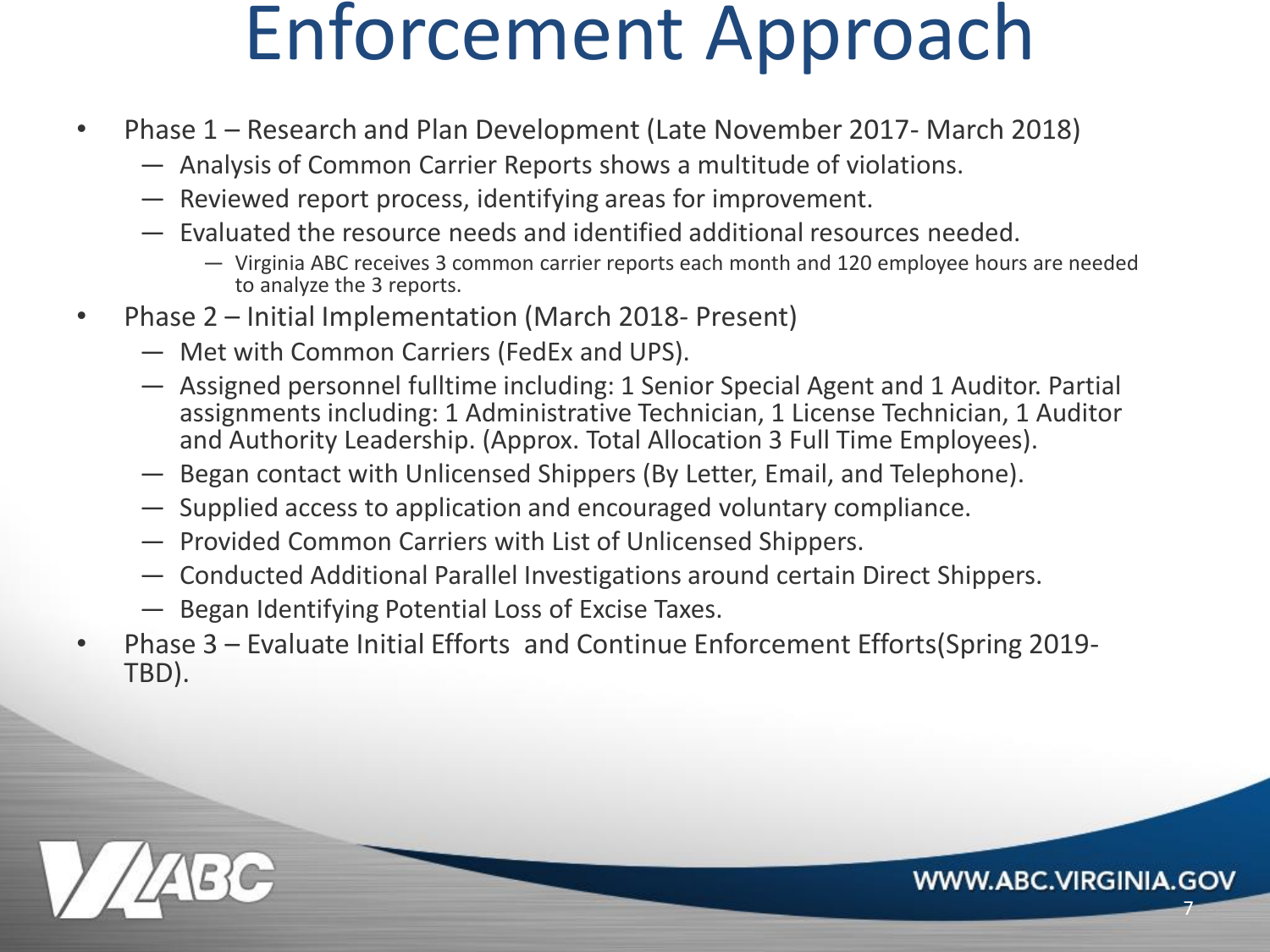# Background and Analysis

- 187 In State Shippers (Breweries, Wineries, Retailers) as of 1/4/2019.
- 1188 Out of State Shippers as of 1/4/2019.
- Period of June September 2018:
	- 69,478 shipping transactions between all Common Carriers.
	- 26,963 were **unlicensed** transactions. Resulting in an estimated excise tax loss of \$62,770.
		- Estimated by multiplying tax rate (\$0.40 per liter) by the number of liters identified on the Common Carrier report.
	- Possible that sales tax was also not paid on these shipments.

**WWW.ABC.VIRGINIA.GOV** 

8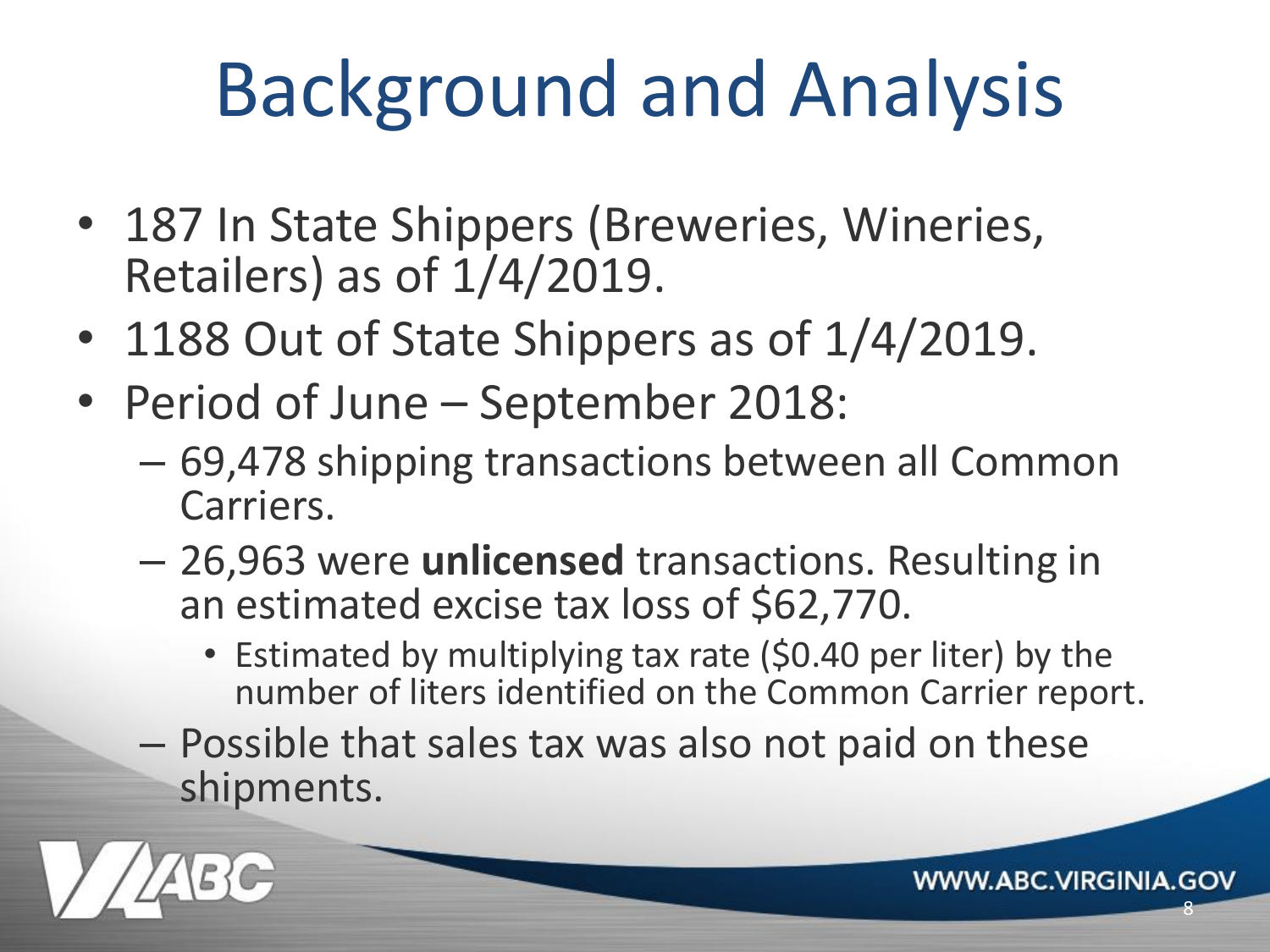#### Compliance Efforts

- Over 650 Unlicensed Shippers contacted by Virginia ABC.
- Since 10/20/2018, 53 Shipper License Applications were received. (35 of those applications were received after 12/01/18 which represents a 50% increase in applications as compared with the period between 10/20 and 12/01. )
- Virginia ABC sharing unlicensed shipper lists with common carriers.
	- UPS began stopping identified unlicensed shippers from shipping into Virginia in December.
	- FedEx is sending cease and desist letters to identified unlicensed shippers.

9

- Bureau will follow up with common carriers to determine effectiveness of approach.
	- Analysis of 1Q 2019 Common Carrier Reports will result in published report in May 2019.